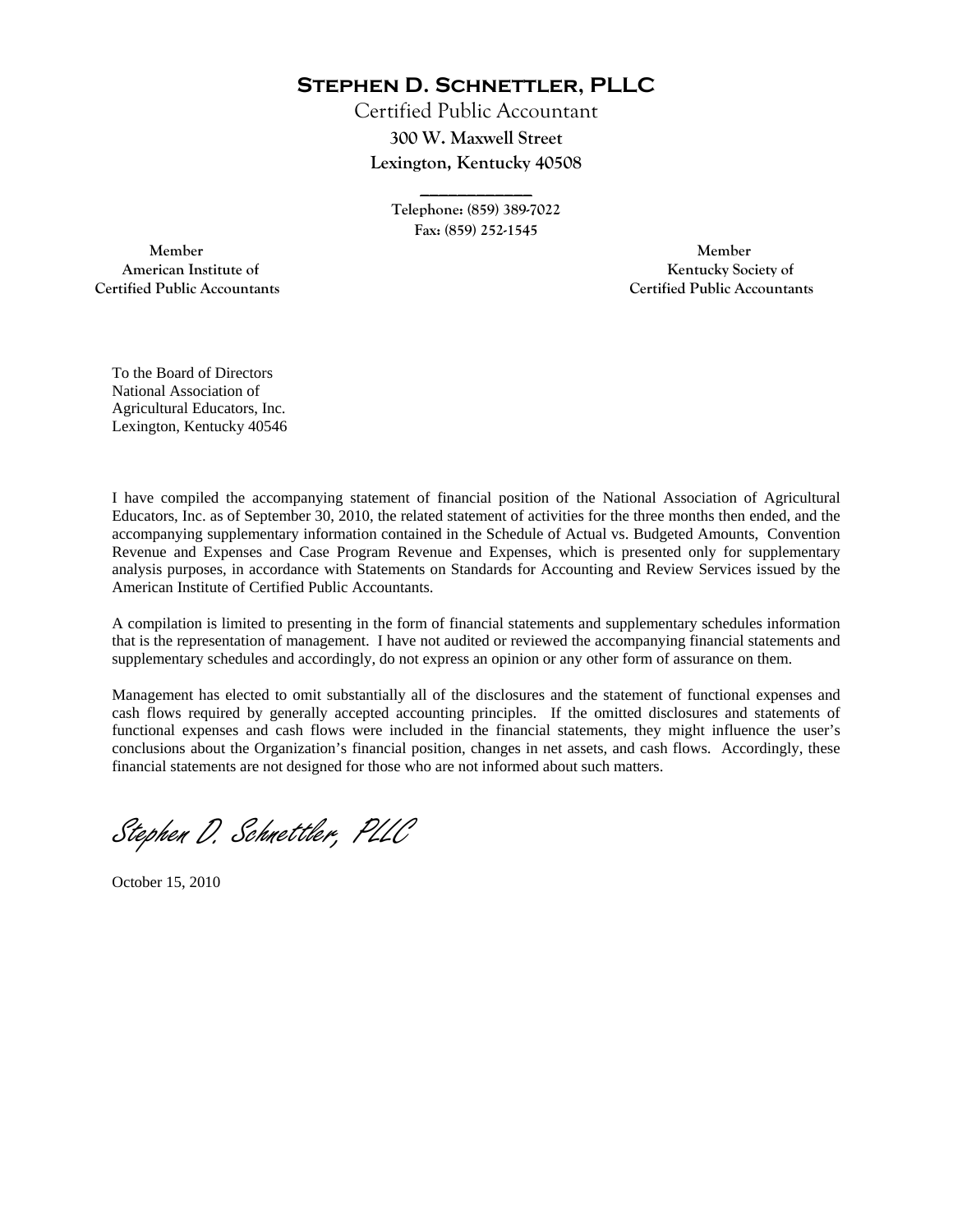# NATIONAL ASSOCIATION OF AGRICULTURAL EDUCATORS, INC. **Statement of Financial Position** September 30, 2010

| <b>ASSETS</b>                         |               |
|---------------------------------------|---------------|
| Cash on deposit                       | \$<br>17,617  |
| Cash on deposit - CASE Program        | 140,287       |
| Investments - operating fund          | 371,890       |
| Investments - life membership fund    | 118,518       |
| Investments - legislative fund        | 369           |
| Investments - reserve fund            | 104,003       |
| Accounts receivable                   | 117,475       |
| Prepaid expenses                      | 12,811        |
| Property and equipment                | 13,768        |
| <b>TOTAL ASSETS</b>                   | \$<br>896,738 |
| <b>LIABILITIES AND NET ASSETS</b>     |               |
| <b>LIABILITIES</b>                    |               |
| Accounts payable                      | \$<br>44,623  |
| Accrued leave payable                 | 21,314        |
| Other current liabilities             | 6,429         |
| <b>TOTAL LIABILITIES</b>              | 72,366        |
| <b>NET ASSETS</b>                     |               |
| Unrestricted net assets:              |               |
| Current operation                     | 432,491       |
| Board designated for special purposes | 120,548       |
| Temporarily restricted net assets     | 1,909         |
| <b>CASE Project</b>                   | 269,424       |
| <b>TOTAL NET ASSETS</b>               | 824,372       |
| TOTAL LIABILITIES AND NET ASSETS      | \$<br>896,738 |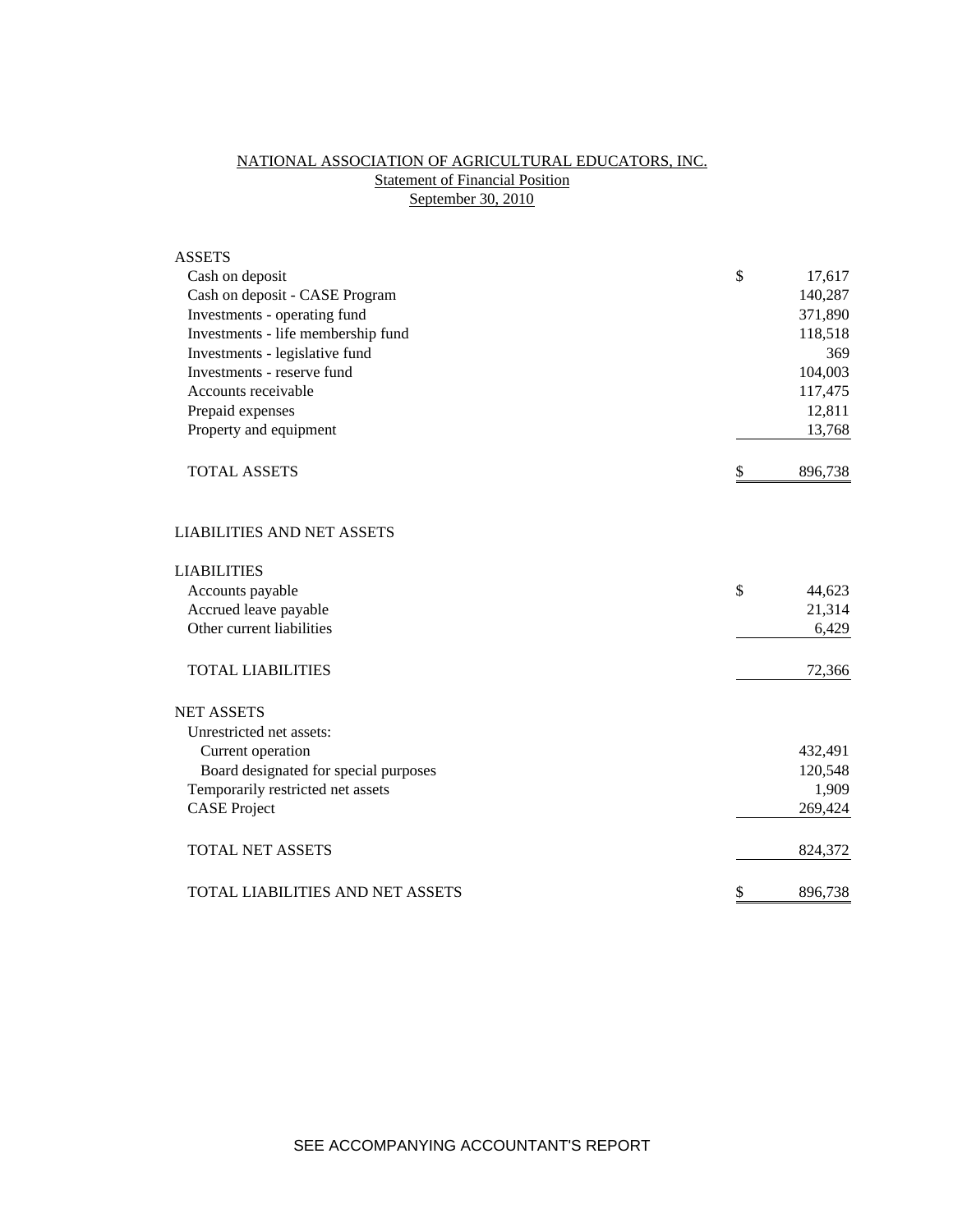### NATIONAL ASSOCIATION OF AGRICULTURAL EDUCATORS, INC. **Statement of Activities** For the Three Months Ended September 30, 2010

|                                       |         | Unrestricted      |               |             |            |               |               |
|---------------------------------------|---------|-------------------|---------------|-------------|------------|---------------|---------------|
|                                       | Current |                   | Board         | Temporarily |            | CASE          |               |
|                                       |         | <b>Operations</b> | Designated    |             | Restricted | Project       | Total         |
| Revenue, Gains and Losses             |         |                   |               |             |            |               |               |
| Membership dues                       | \$      | 111,855           | \$<br>1.740   | \$          |            | \$            | \$<br>113,595 |
| Convention registration               |         | (200)             |               |             |            |               | (200)         |
| Sponsorship and awards                |         | 10,000            |               |             |            |               | 10,000        |
| Merchandise sales                     |         | 3,203             |               |             |            |               | 3,203         |
| Contributions                         |         |                   |               |             | 49         |               | 49            |
| Management fees                       |         |                   |               |             |            |               |               |
| Net realized and unrealized           |         |                   |               |             |            |               |               |
| gains (losses) on securities          |         | 46,911            |               |             |            |               | 46,911        |
| Interest and dividends                |         | 1,055             |               |             |            |               | 1,055         |
| FFA Foundation projects               |         | 13,002            |               |             |            |               | 13,002        |
| CASE Program income                   |         |                   |               |             |            | 144,675       | 144,675       |
| Other income                          |         | 7,841             |               |             |            |               | 7,841         |
| Total Revenue, Gaines and Losses      |         | 193,667           | 1,740         |             | 49         | 144,675       | 340,131       |
| Net Assets Released from Restrictions |         |                   |               |             |            |               |               |
| Total Revenue, Gains and Losses       |         |                   |               |             |            |               |               |
| and Reclassifications                 |         | 193,667           | 1,740         |             | 49         | 144,675       | 340,131       |
| Expenses                              |         |                   |               |             |            |               |               |
| General expenses                      |         | 204,226           |               |             |            |               | 204,226       |
| FFA Foundation projects               |         | 20,617            |               |             |            |               | 20,617        |
| Case Program expenses                 |         | $\overline{a}$    |               |             |            | 186,456       |               |
| Convention expenses                   |         | 7,399             |               |             |            |               | 7,399         |
| Total expenses                        |         | 232,242           |               |             |            | 186,456       | 232,242       |
| INCREASE (DECREASE) IN NET ASSETS     |         | (38, 575)         | 1,740         |             | 49         | (41, 781)     | (78, 567)     |
| NET ASSETS AT BEGINNING OF PERIOD     |         | 471,066           | 118,808       |             | 1,860      | 311,205       | 902,939       |
| NET ASSETS AT END OF PERIOD           | \$      | 432,491           | \$<br>120,548 | \$          | 1,909      | \$<br>269,424 | \$<br>824,372 |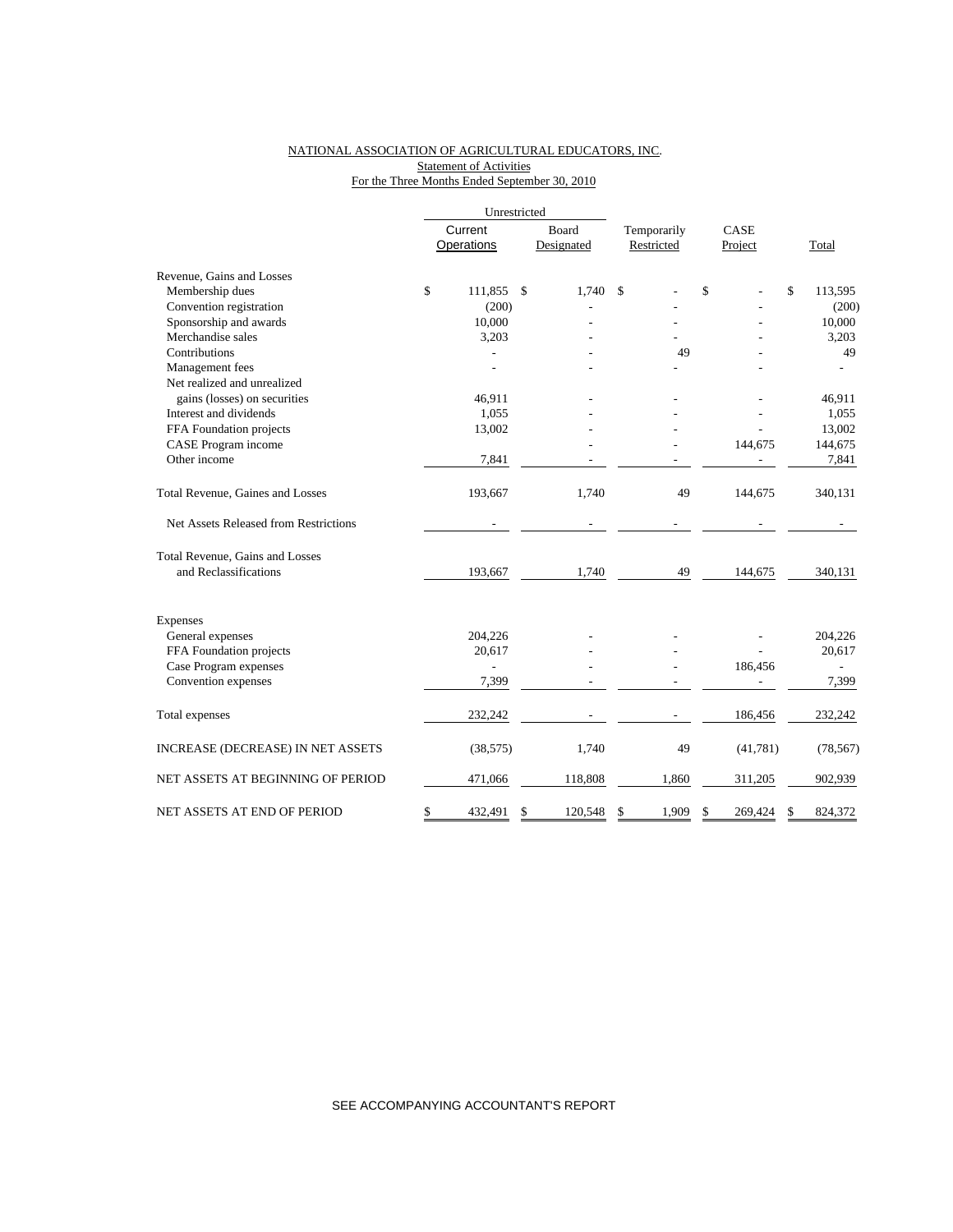#### NATIONAL ASSOCIATION OF AGRICULTURAL EDUCATORS, INC.

Schedule of Actual vs. Budget<br>For the Three Months Ended September 30, 2010

| <b>REVENUE</b>                                               | <b>MONTH</b><br><b>ACTUAL</b> |   | <b>MONTH</b><br><b>BUDGET</b> |      | <b>MONTH</b><br>VARIANCE |          | YEAR TO DATE<br><b>ACTUAL</b> |               | <b>YEAR</b><br><b>BUDGET</b> |   | <b>YEAR</b><br><b>VARIANCE</b> |
|--------------------------------------------------------------|-------------------------------|---|-------------------------------|------|--------------------------|----------|-------------------------------|---------------|------------------------------|---|--------------------------------|
| Member dues                                                  | \$<br>81,355                  | s | 32,438                        | - \$ | 48,917                   | <b>S</b> | 109,595                       | <sup>\$</sup> | 389,250                      | s | (279, 655)                     |
| Corporate membership dues                                    | 3,250                         |   | 2,375                         |      |                          |          | 4,000                         |               | 28,500                       |   | (24,500)                       |
| <b>NSTA Dues</b>                                             | 192                           |   | ÷,                            |      | 875                      |          | 256                           |               |                              |   | 256                            |
| Delmar scholarships                                          |                               |   | 625                           |      | (625)                    |          |                               |               | 7,500                        |   | (7,500)                        |
| Foundation management fees                                   |                               |   | 2,417                         |      | (2, 417)                 |          |                               |               | 29,000                       |   | (29,000)                       |
| MBNA affinity credit card program                            |                               |   |                               |      |                          |          |                               |               |                              |   |                                |
| Toyota vehicle lease management fee                          |                               |   | ÷.                            |      | ä,                       |          |                               |               |                              |   |                                |
| Interest and dividends<br>Net realized and unrealized        | 554                           |   | 500                           |      | 54                       |          | 772                           |               | 6,000                        |   | (5,228)                        |
| gains (losses) on securities                                 | 35,391                        |   | 1,250                         |      | 34,141                   |          | 46,911                        |               | 15,000                       |   | 31,911                         |
| Merchandise sales                                            | 24                            |   | 708                           |      | (684)                    |          | 3,203                         |               | 8,500                        |   | (5,297)                        |
| Investment income, Life Fund                                 | 119                           |   | 125                           |      | (6)                      |          | 283                           |               | 1,500                        |   | (1, 217)                       |
| Contributions, Legislative Fund                              | 49                            |   | ä,                            |      | 49                       |          | 49                            |               |                              |   | 49                             |
| Miscellaneous income                                         |                               |   | 250                           |      | (250)                    |          | $\overline{\phantom{a}}$      |               | 3,000                        |   | (3,000)                        |
| National Teach Ag Campaign                                   |                               |   | ÷,                            |      |                          |          |                               |               |                              |   |                                |
| Teacher crisis fund                                          |                               |   | $\overline{\phantom{a}}$      |      | ÷,                       |          | 1,000                         |               |                              |   | 1,000                          |
| Risk management education                                    |                               |   | ÷,                            |      |                          |          |                               |               |                              |   |                                |
| AEM business manager stipend                                 |                               |   | 333                           |      | (333)                    |          |                               |               | 4,000                        |   | (4,000)                        |
| Lifetime achievement awards                                  |                               |   | 279                           |      | (279)                    |          |                               |               | 3,350                        |   | (3,350)                        |
| GMAC SmartEdge program                                       |                               |   | 3,417                         |      | (3, 417)                 |          | $\overline{\phantom{a}}$      |               | 41,000                       |   | (41,000)                       |
| Webinar revenue<br>DuPont Agrisciense                        | 5,985                         |   | 1,367<br>÷.                   |      | (1, 367)<br>5,985        |          | 5,985                         |               | 16,400                       |   | (16, 400)<br>5,985             |
| FFA Foundation project - TTTK                                | 9,405                         |   | 4,025                         |      | 5,380                    |          | 9,405                         |               | 48,300                       |   | (38, 895)                      |
| FFA Foundation project - OPAP                                | 855                           |   | 997                           |      | (142)                    |          | 855                           |               | 11,965                       |   | (11, 110)                      |
| FFA Foundation project - OMSP                                | ä,                            |   | 946                           |      | (946)                    |          | ÷                             |               | 11,350                       |   | (11,350)                       |
| FFA Foundation project - OT                                  | 1,572                         |   | 997                           |      | 575                      |          | 1,572                         |               | 11,965                       |   | (10, 393)                      |
| FFA Foundation project - OYM                                 | 1,170                         |   | 946                           |      | 224                      |          | 1,170                         |               | 11,350                       |   | (10, 180)                      |
| FFA Foundation project - Greenhouse                          | ٠                             |   | $\overline{\phantom{a}}$      |      |                          |          | $\sim$                        |               | ÷,                           |   |                                |
| CASE program net income                                      | (6, 244)                      |   | ÷.                            |      | (6, 244)                 |          | (41, 781)                     |               |                              |   | (41, 781)                      |
| Convention net income                                        | (1, 369)                      |   | 4,767                         |      | (6, 136)                 |          | 3,001                         |               | 50,209                       |   | (47,208)                       |
| <b>TOTAL REVENUE</b>                                         | 132,308                       |   | 58,762                        |      | 73,354                   |          | 146,276                       |               | 698,139                      |   | (551, 863)                     |
| <b>EXPENSES</b>                                              |                               |   |                               |      |                          |          |                               |               |                              |   |                                |
| <b>Salaries</b>                                              | 24.082                        |   | 21,666                        |      | 2,416                    |          | 67,627                        |               | 259,994                      |   | (192, 367)                     |
| Taxes and benefits                                           | 5,694                         |   | 5,546                         |      | 148                      |          | 17,271                        |               | 66,551                       |   | (49, 280)                      |
| Computer service                                             | 150                           |   | 83                            |      | 67                       |          | 150                           |               | 1,000                        |   | (850)                          |
| Telephone                                                    | 547                           |   | 333                           |      | 214                      |          | 1,215                         |               | 4,000                        |   | (2,785)                        |
| Accounting                                                   | 475<br>437                    |   | 1,033                         |      | (558)                    |          | 1,425                         |               | 12,400                       |   | (10, 975)                      |
| Depreciation<br>Rent                                         | $\bar{a}$                     |   | 583<br>625                    |      | (146)                    |          | 1,123<br>7,500                |               | 7,000                        |   | (5, 877)<br>÷                  |
| Insurance                                                    | 352                           |   | 500                           |      | (625)<br>(148)           |          | 716                           |               | 7,500<br>6,000               |   | (5,284)                        |
| Legal                                                        |                               |   | 83                            |      | (83)                     |          |                               |               | 1,000                        |   | (1,000)                        |
| Office Supplies                                              | 852                           |   | 417                           |      | 435                      |          | 902                           |               | 5,000                        |   | (4,098)                        |
| Bank charges and investment fees                             | ä,                            |   | 8                             |      | (8)                      |          |                               |               | 100                          |   | (100)                          |
| Printing, general                                            | 859                           |   | 417                           |      | 442                      |          | 1,473                         |               | 5,000                        |   | (3,527)                        |
| Staff training                                               | 24                            |   | 83                            |      | (59)                     |          | 24                            |               | 1,000                        |   | (976)                          |
| Taxes and licenses                                           | ä,                            |   | 5                             |      | (5)                      |          | 27                            |               | 60                           |   | (33)                           |
| Membership and contributions                                 | 195                           |   | 1,250                         |      | (1,055)                  |          | 8,790                         |               | 15,000                       |   | (6,210)                        |
| Travel, staff                                                | 1,922                         |   | 1,856                         |      | 66                       |          | 3,978                         |               | 22,275                       |   | (18, 297)                      |
| Promotion and marketing                                      | 1,433                         |   | 2,083                         |      | (650)                    |          | 6,249                         |               | 25,000                       |   | (18, 751)                      |
| Merchandise and diaries                                      | ÷,                            |   | 833                           |      | (833)                    |          | 878                           |               | 10,000                       |   | (9, 122)                       |
| Photocopying                                                 | 653                           |   | 8<br>333                      |      | (8)<br>320               |          | 210<br>1,278                  |               | 100                          |   | 110<br>(2, 722)                |
| Postage, general<br>Professional liability insurance         |                               |   | 3,093                         |      | (3,093)                  |          | 37.415                        |               | 4,000<br>37,110              |   | 305                            |
| Public relations                                             | ÷,                            |   | 42                            |      | (42)                     |          |                               |               | 500                          |   | (500)                          |
| Scholarships                                                 |                               |   | 938                           |      | (938)                    |          | 12,000                        |               | 11,250                       |   | 750                            |
| Travel, regional secretaries                                 | 2,480                         |   | 833                           |      | 1,647                    |          | 2,480                         |               | 10,000                       |   | (7,520)                        |
| Travel, board of directors                                   | 5,268                         |   | 2,917                         |      | 2,351                    |          | 11,539                        |               | 35,000                       |   | (23, 461)                      |
| Nat'l Teach Ag Campaign                                      | 823                           |   | ä,                            |      | 823                      |          | 823                           |               | $\overline{\phantom{a}}$     |   | 823                            |
| FFA Foundation project - TTTK                                | 12,617                        |   | 4,025                         |      | 8,592                    |          | 12,617                        |               | 48,300                       |   | (35, 683)                      |
| FFA Foundation project - OPAP                                | 1,429                         |   | 997                           |      | 432                      |          | 1,429                         |               | 11,965                       |   | (10, 536)                      |
| FFA Foundation project - OMSP                                | 1,880                         |   | 946                           |      | 934                      |          | 1,880                         |               | 11,350                       |   | (9, 470)                       |
| FFA Foundation project - OT                                  | 2,040                         |   | 997                           |      | 1,043                    |          | 2,757                         |               | 11,965                       |   | (9,208)                        |
| FFA Foundation project - OYM                                 | 1,733                         |   | 946                           |      | 787                      |          | 1,934                         |               | 11,350                       |   | (9, 416)                       |
| FFA Foundation project - Greenhouse                          |                               |   |                               |      |                          |          |                               |               |                              |   |                                |
| FFA Foundation project - LAA                                 | ä,                            |   | $\bar{a}$                     |      | $\bar{a} = \bar{b}$      |          | 155                           |               | $\overline{\phantom{a}}$     |   | 155                            |
| FFA Foundation project - Smart Edge<br>Lifeteime acheivement |                               |   | 279                           |      | (279)                    |          | 400<br>$\sim$                 |               | 3,350                        |   | 400<br>(3,350)                 |
| <b>DuPont Agriscience</b>                                    | 8,857                         |   |                               |      | 8,857                    |          | 8,857                         |               |                              |   | 8,857                          |
| <b>GMAC</b> SmartEdge program                                | $\frac{1}{2}$                 |   | 833                           |      | (833)                    |          | $\overline{\phantom{a}}$      |               | 10,000                       |   | (10,000)                       |
| NPS expense                                                  |                               |   | 667                           |      | (667)                    |          |                               |               | 8,000                        |   | (8,000)                        |
| Webinar expense                                              | 198                           |   | 292                           |      | (94)                     |          | 297                           |               | 3,500                        |   | (3,203)                        |
| Teacher crisis fund                                          |                               |   |                               |      |                          |          |                               |               | 8,000                        |   | (8,000)                        |
| Communities of practice expense                              |                               |   | ä,                            |      |                          |          | 9,239                         |               | ÷,                           |   | 9,239                          |
| Substitute teacher hire behinds                              |                               |   | 333                           |      | (333)                    |          |                               |               | 4,000                        |   | (4,000)                        |
| Miscellaneous                                                | 185                           |   | ÷,                            |      | 185                      |          | 185                           |               | ÷,                           |   | 185                            |
| TOTAL EXPENSES<br>NET INCOME (LOSS)                          | \$<br>75,185<br>57,123 \$     |   | 55,883<br>2,879 \$            |      | 19,302<br>54,052 \$      |          | 224,843<br>$(78,567)$ \$      |               | 678,620<br>19,519 \$         |   | (453, 777)<br>(98,086)         |
|                                                              |                               |   |                               |      |                          |          |                               |               |                              |   |                                |

SEE ACCOMPANYING ACCOUNTANT'S REPORT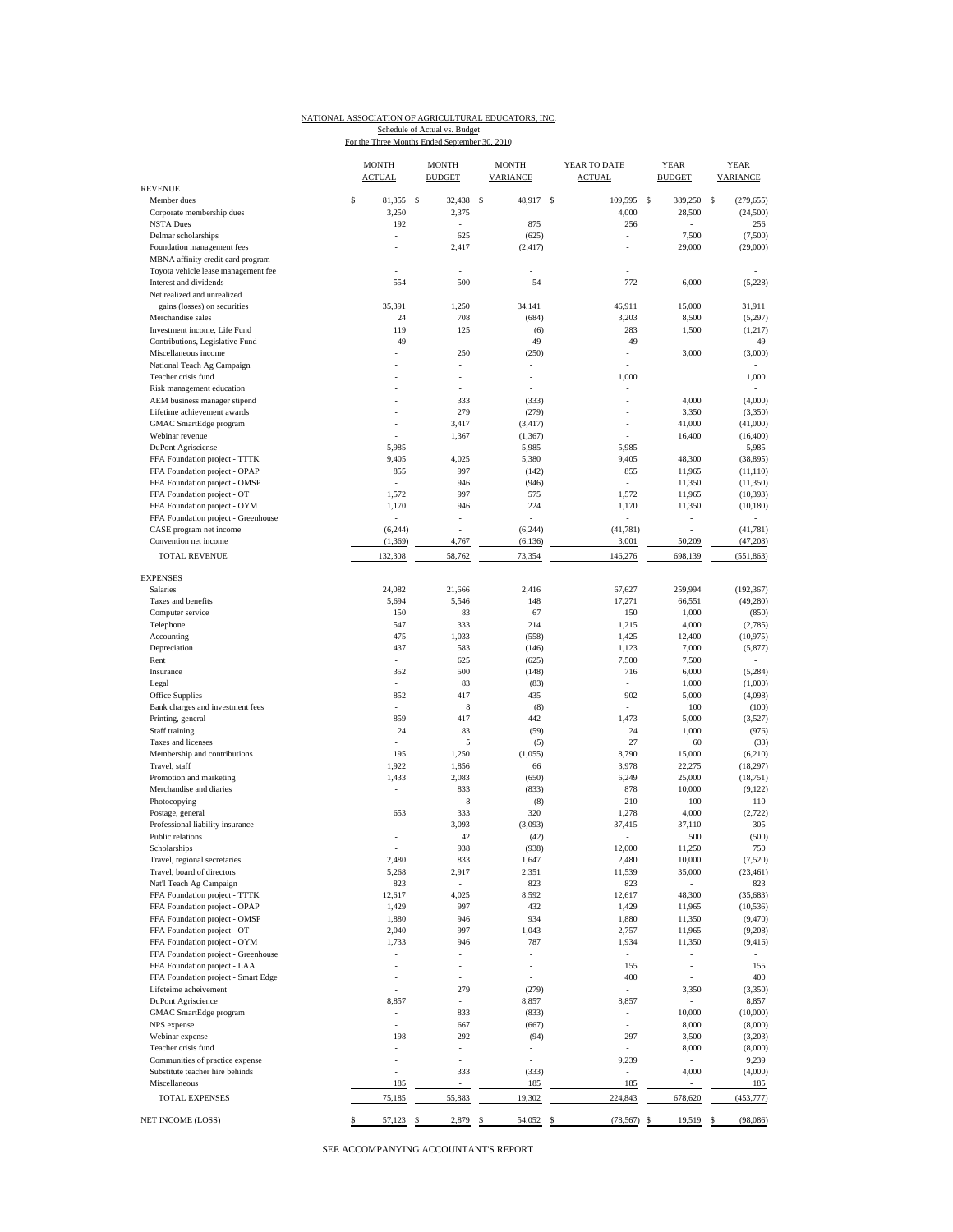### NATIONAL ASSOCIATION OF AGRICULTURAL EDUCATORS, INC. Schedule of Convention Revenue and Expenses

For the Three Months Ended September 30, 2010

|                                           | <b>MONTH</b>             |            | <b>MONTH</b><br><b>MONTH</b> |             |                          | YEAR TO DATE             |              | <b>YEAR</b>              | <b>YEAR</b> |                 |  |
|-------------------------------------------|--------------------------|------------|------------------------------|-------------|--------------------------|--------------------------|--------------|--------------------------|-------------|-----------------|--|
|                                           | <b>ACTUAL</b>            |            | <b>BUDGET</b>                |             | VARIANCE                 | <b>ACTUAL</b>            |              | <b>BUDGET</b>            |             | <b>VARIANCE</b> |  |
| <b>REVENUE</b>                            |                          |            |                              |             |                          |                          |              |                          |             |                 |  |
| Convention, registration                  | \$                       | $(200)$ \$ | 6.975                        | $\mathbf S$ | $(7,175)$ \$             | $(200)$ \$               |              | 83,699                   | $\mathbf S$ | (83,899)        |  |
| Convention, tickets/workshops             |                          |            |                              |             |                          |                          |              |                          |             |                 |  |
| Convention, trade show                    |                          | 600        |                              |             | 600                      | 600                      |              |                          |             | 600             |  |
| Convention - Ideas Unlimited              |                          |            |                              |             |                          |                          |              |                          |             |                 |  |
| <b>Convention - Teacher Mentor</b>        |                          |            |                              |             |                          |                          |              |                          |             |                 |  |
| Convention scholarship fund               |                          |            |                              |             |                          |                          |              | 2,000                    |             | (2,000)         |  |
| Convention, sponsorships - FFA Foundation |                          |            | 2,083                        |             | (2,083)                  |                          |              | 25,000                   |             | (25,000)        |  |
| Convention, host state social             |                          |            | ÷.                           |             |                          |                          |              |                          |             |                 |  |
| Convention, sponsorships                  | 5,000                    |            | 2,079                        |             | 2,921                    | 10,000                   |              | 24,950                   |             | (14,950)        |  |
| <b>TOTAL REVENUE</b>                      | 5,400                    |            | 11,137                       |             | (5,737)                  | 10,400                   |              | 135,649                  |             | (125, 249)      |  |
| <b>EXPENSES</b>                           |                          |            |                              |             |                          |                          |              |                          |             |                 |  |
| Convention, plaques and trophies          |                          |            | 125                          |             | (125)                    |                          |              | 1,500                    |             | (1,500)         |  |
| Convention, printing                      |                          |            | 167                          |             | (167)                    |                          |              | 2,000                    |             | (2,000)         |  |
| Convention, miscellaneous                 |                          |            | 83                           |             | (83)                     | L                        |              | 1,000                    |             | (1,000)         |  |
| Convention, awards                        | 2,280                    |            |                              |             | 2,280                    | 2,910                    |              | 9,000                    |             | (6,090)         |  |
| Convention, photography                   |                          |            | ٠                            |             |                          | $\overline{a}$           |              |                          |             |                 |  |
| Conventions, meal functions               |                          |            | 1,000                        |             | (1,000)                  |                          |              | 12,000                   |             | (12,000)        |  |
| Convention, promotion and marketing       |                          |            | 83                           |             | (83)                     |                          |              | 1,000                    |             | (1,000)         |  |
| Convention, postage and shipping          |                          |            | 167                          |             | (167)                    |                          |              | 2,000                    |             | (2,000)         |  |
| Convention, equipment rental              |                          |            | 667                          |             | (667)                    |                          |              | 8,000                    |             | (8,000)         |  |
| Convention, workshops                     |                          |            |                              |             |                          |                          |              |                          |             |                 |  |
| Convention, host state social             |                          |            |                              |             |                          |                          |              |                          |             |                 |  |
| Convention, speakers                      |                          |            |                              |             |                          |                          |              |                          |             |                 |  |
| Convention, trade show expense            |                          |            |                              |             | ٠                        |                          |              |                          |             |                 |  |
| Convention, tour expenses                 |                          |            |                              |             |                          |                          |              |                          |             |                 |  |
| Convention, committee expense             |                          |            | 245                          |             | (245)                    |                          |              | 2,940                    |             | (2,940)         |  |
| Convention, sponsorships - FFA Foundation |                          |            | 2,083                        |             | (2,083)                  |                          |              | 25,000                   |             | (25,000)        |  |
| Convention, travel/board of directors     | 3,064                    |            | 1,000                        |             | 2,064                    | 3,064                    |              | 12,000                   |             | (8,936)         |  |
| Convention, staff travel                  | 1,425                    |            | 750                          |             | 675                      | 1.425                    |              | 9,000                    |             | (7, 575)        |  |
| Convention, other travel                  | $\overline{\phantom{a}}$ |            | $\overline{\phantom{a}}$     |             | $\overline{\phantom{a}}$ | $\overline{\phantom{a}}$ |              | $\overline{\phantom{a}}$ |             |                 |  |
| <b>TOTAL EXPENSES</b>                     | 6,769                    |            | 6,370                        |             | 399                      | 7,399                    |              | 85,440                   |             | (78, 041)       |  |
| <b>NET INCOME (LOSS)</b>                  | \$<br>(1,369)            |            | \$<br>4,767                  | \$          | $(6,136)$ \$             | 3.001                    | $\mathbf{s}$ | 50,209                   | \$          | (47,208)        |  |